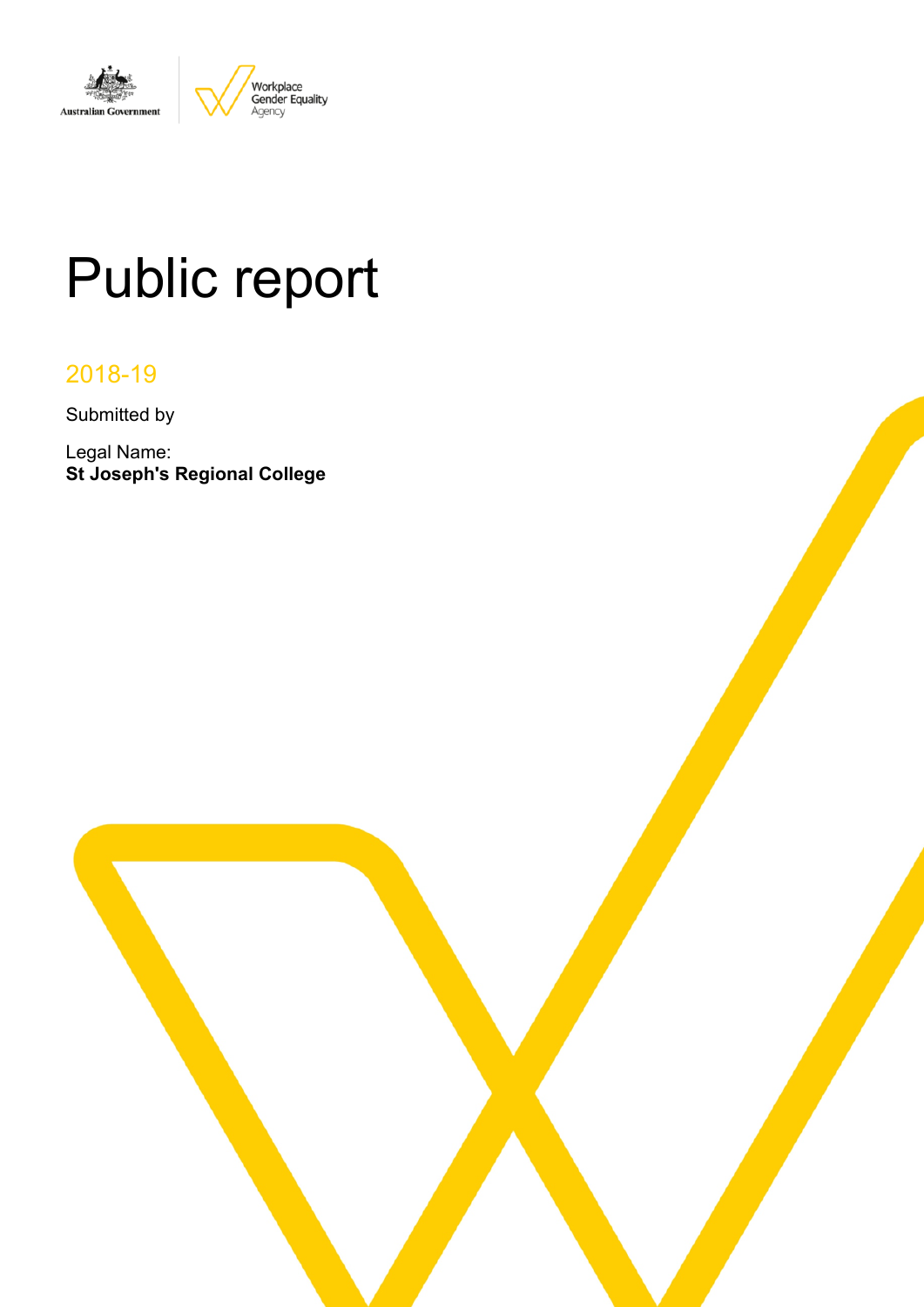

# Organisation and contact details

| Submitting organisation details | Legal name                                    | St Joseph's Regional College                                        |
|---------------------------------|-----------------------------------------------|---------------------------------------------------------------------|
|                                 | <b>ABN</b>                                    | 29546618249                                                         |
|                                 | <b>ANZSIC</b>                                 | P Education and Training<br>8022 Secondary Education                |
|                                 | <b>Business/trading name/s</b>                | St Joseph's College Ferntree Gully                                  |
|                                 | ASX code (if applicable)                      |                                                                     |
|                                 | <b>Postal address</b>                         | 5 Brenock Park Drive<br>FERNTREE GULLY VIC 3156<br><b>AUSTRALIA</b> |
|                                 | Organisation phone number                     | (03) 9758 2000                                                      |
| <b>Reporting structure</b>      | Number of employees covered by<br>this report | 119                                                                 |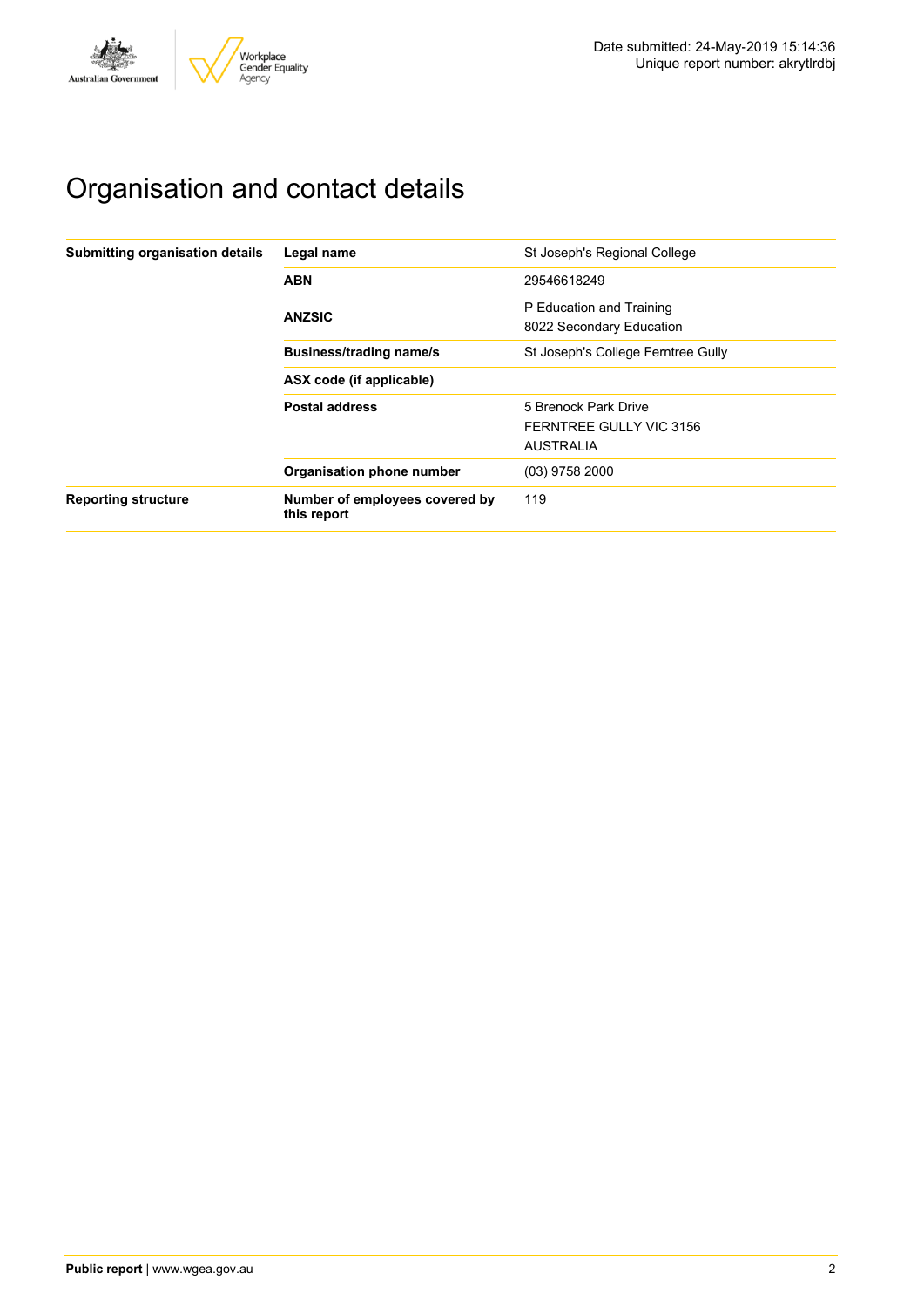

# Workplace profile

# **Manager**

|                                   | Reporting level to CEO | <b>Employment status</b> |             | No. of employees |                 |
|-----------------------------------|------------------------|--------------------------|-------------|------------------|-----------------|
| Manager occupational categories   |                        |                          | F           | M                | Total employees |
|                                   |                        | Full-time permanent      | -4          | $\Omega$         |                 |
|                                   |                        | Full-time contract       | 0           | $\mathbf 0$      | $\Omega$        |
| CEO/Head of Business in Australia | 0                      | Part-time permanent      | $\Omega$    | $\mathbf{0}$     | $\Omega$        |
|                                   |                        | Part-time contract       | 0           | $\mathbf 0$      | $\mathbf{0}$    |
|                                   |                        | Casual                   | $\Omega$    | $\mathbf 0$      | $\Omega$        |
|                                   |                        | Full-time permanent      | 0           | 3                | 3               |
|                                   |                        | Full-time contract       | 0           | $\mathbf{0}$     | $\Omega$        |
| Key management personnel          | -1                     | Part-time permanent      | 0           | $\mathbf 0$      | $\mathbf 0$     |
|                                   |                        | Part-time contract       | $\Omega$    | $\mathbf{0}$     | $\Omega$        |
|                                   |                        | Casual                   | 0           | $\mathbf{0}$     | $\Omega$        |
|                                   |                        | Full-time permanent      | 1           | $\overline{4}$   | 5               |
| Other executives/General managers | $-2$                   | Full-time contract       | 0           | $\mathbf{0}$     | $\Omega$        |
|                                   |                        | Part-time permanent      | $\Omega$    | $\mathbf{0}$     | $\Omega$        |
|                                   |                        | Part-time contract       | 0           | $\mathbf 0$      | $\Omega$        |
|                                   |                        | Casual                   | 0           | $\Omega$         | $\Omega$        |
|                                   |                        | Full-time permanent      | 2           |                  | 3               |
|                                   |                        | Full-time contract       | 0           | $\mathbf 0$      | $\Omega$        |
| Senior Managers                   | $-3$                   | Part-time permanent      | 0           | $\Omega$         | $\mathbf{0}$    |
|                                   |                        | Part-time contract       | $\mathbf 0$ | $\mathbf 0$      | $\Omega$        |
|                                   |                        | Casual                   | 0           | $\Omega$         | $\Omega$        |
|                                   |                        | Full-time permanent      | 8           | 11               | 19              |
|                                   |                        | Full-time contract       | $\Omega$    | $\mathbf{0}$     | $\Omega$        |
| Other managers                    | $-4$                   | Part-time permanent      | 1           |                  | $\overline{2}$  |
|                                   |                        | Part-time contract       | 0           | $\Omega$         | $\mathbf{0}$    |
|                                   |                        | Casual                   | $\Omega$    | $\mathbf{0}$     | $\Omega$        |
| Grand total: all managers         |                        |                          | 13          | 20               | 33              |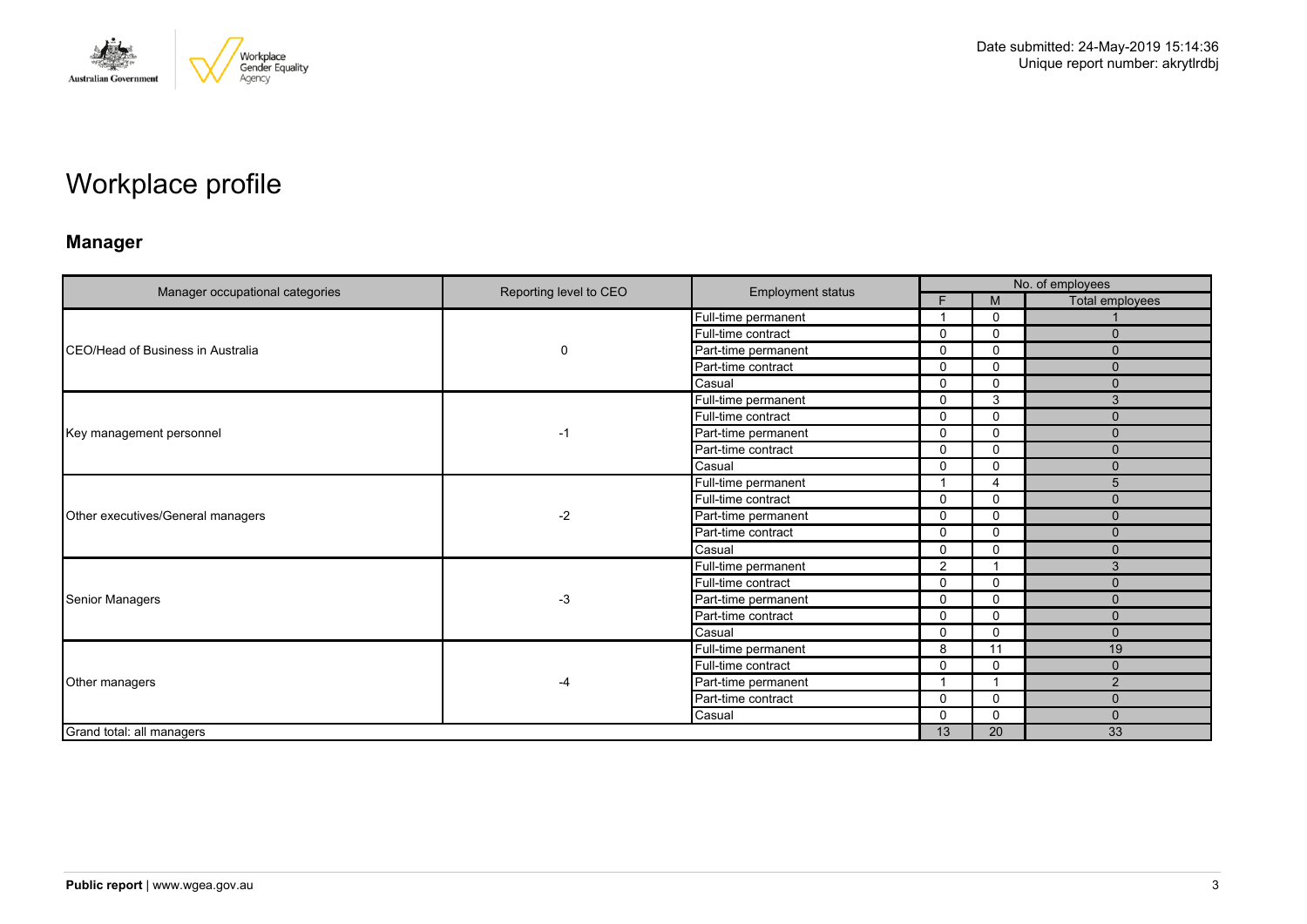

# Workplace profile

### **Non-manager**

| Non-manager occupational categories |                          | No. of employees (excluding graduates and apprentices) No. of graduates (if applicable) No. of apprentices (if applicable) |                         |              |              |              |              |                 |
|-------------------------------------|--------------------------|----------------------------------------------------------------------------------------------------------------------------|-------------------------|--------------|--------------|--------------|--------------|-----------------|
|                                     | <b>Employment status</b> |                                                                                                                            | M                       | F            | M            | F.           | M            | Total employees |
|                                     | Full-time permanent      | 19                                                                                                                         | 16                      | 0            | 0            | 0            | $\mathbf 0$  | 35              |
|                                     | Full-time contract       |                                                                                                                            | 5                       | $\mathbf 0$  | 0            | 0            | $\mathbf 0$  | 6               |
| Professionals                       | Part-time permanent      | 13                                                                                                                         | 2                       | $\mathbf 0$  | $\Omega$     | $\Omega$     | $\Omega$     | 15              |
|                                     | Part-time contract       | 0                                                                                                                          | 2                       | $\mathbf 0$  | $\mathbf 0$  | 0            | $\mathbf 0$  | $\overline{2}$  |
|                                     | Casual                   | $\Omega$                                                                                                                   | $\mathbf 0$             | $\mathbf 0$  | $\mathbf 0$  | 0            | $\mathbf 0$  | $\Omega$        |
|                                     | Full-time permanent      | $\Omega$                                                                                                                   | $\overline{4}$          | $\mathbf 0$  | $\mathbf 0$  | $\Omega$     | $\mathbf 0$  | $\overline{4}$  |
|                                     | Full-time contract       | $\Omega$                                                                                                                   | $\mathbf 0$             | 0            | $\mathbf 0$  | 0            | $\mathbf 0$  | $\mathbf{0}$    |
| Technicians and trade               | Part-time permanent      | 2                                                                                                                          | $\mathbf 0$             | $\mathbf 0$  | $\mathbf 0$  | 0            | $\mathbf 0$  | 2               |
|                                     | Part-time contract       | $\Omega$                                                                                                                   | $\mathbf 0$             | $\mathbf 0$  | $\mathbf 0$  | $\Omega$     | $\mathbf 0$  | $\Omega$        |
|                                     | Casual                   | $\mathbf{0}$                                                                                                               | $\mathbf 0$             | $\mathbf 0$  | $\mathbf 0$  | $\mathbf 0$  | $\mathbf 0$  | $\mathbf{0}$    |
|                                     | Full-time permanent      | $\Omega$                                                                                                                   | 2                       | 0            | 0            | $\Omega$     | $\mathbf{0}$ | 2               |
| Community and personal service      | Full-time contract       | $\Omega$                                                                                                                   |                         | $\mathbf 0$  | $\Omega$     | $\Omega$     | $\mathbf 0$  |                 |
|                                     | Part-time permanent      | 9                                                                                                                          |                         | $\mathbf 0$  | $\mathbf 0$  | $\mathbf 0$  | $\mathbf 0$  | 10              |
|                                     | Part-time contract       | $\Omega$                                                                                                                   | $\overline{\mathbf{1}}$ | 0            | 0            | 0            | 0            |                 |
|                                     | Casual                   | $\Omega$                                                                                                                   | $\Omega$                | $\Omega$     | $\Omega$     | $\Omega$     | $\Omega$     | $\Omega$        |
|                                     | Full-time permanent      | 3                                                                                                                          | $\mathbf 0$             | $\mathbf 0$  | $\mathbf 0$  | $\mathbf{0}$ | $\mathbf 0$  | 3               |
|                                     | Full-time contract       | $\Omega$                                                                                                                   | $\mathbf 0$             | $\mathbf 0$  | 0            | 0            | $\mathbf 0$  | $\Omega$        |
| Clerical and administrative         | Part-time permanent      |                                                                                                                            | $\mathbf 0$             | $\mathbf 0$  | $\Omega$     | $\Omega$     | $\mathbf 0$  | $\Delta$        |
|                                     | Part-time contract       | 0                                                                                                                          | $\mathbf 0$             | $\mathbf 0$  | $\mathbf 0$  | $\mathbf 0$  | $\mathbf 0$  | $\mathbf{0}$    |
|                                     | Casual                   | $\Omega$                                                                                                                   | $\mathbf 0$             | 0            | $\mathbf 0$  | 0            | $\mathbf 0$  | $\mathbf{0}$    |
|                                     | Full-time permanent      | $\Omega$                                                                                                                   | $\mathbf{0}$            | $\mathbf 0$  | $\Omega$     | $\Omega$     | $\Omega$     | $\Omega$        |
| Sales                               | Full-time contract       | $\Omega$                                                                                                                   | $\mathbf 0$             | $\mathbf{0}$ | $\mathbf{0}$ | $\Omega$     | $\Omega$     | $\Omega$        |
|                                     | Part-time permanent      | $\Omega$                                                                                                                   | $\mathbf 0$             | $\mathbf 0$  | $\mathbf 0$  | 0            | 0            | $\mathbf{0}$    |
|                                     | Part-time contract       | $\Omega$                                                                                                                   | 0                       | $\mathbf 0$  | $\Omega$     | 0            | $\mathbf 0$  | $\Omega$        |
|                                     | Casual                   | $\Omega$                                                                                                                   | $\mathbf 0$             | $\mathbf 0$  | 0            | 0            | $\mathbf 0$  | $\Omega$        |
|                                     | Full-time permanent      | $\mathbf{0}$                                                                                                               | $\mathbf 0$             | $\mathbf 0$  | $\mathbf 0$  | 0            | 0            | $\mathbf{0}$    |
|                                     | Full-time contract       | 0                                                                                                                          | $\mathbf{0}$            | $\mathbf 0$  | $\Omega$     | 0            | $\Omega$     | $\Omega$        |
| Machinery operators and drivers     | Part-time permanent      | $\Omega$                                                                                                                   | $\overline{ }$          | $\mathbf 0$  | 0            | 0            | $\mathbf 0$  |                 |
|                                     | Part-time contract       | $\Omega$                                                                                                                   | $\mathbf 0$             | $\mathbf 0$  | $\mathbf 0$  | $\mathbf 0$  | $\mathbf 0$  | $\mathbf{0}$    |
|                                     | Casual                   | $\Omega$                                                                                                                   | $\Omega$                | $\mathbf 0$  | $\Omega$     | $\Omega$     | $\mathbf 0$  | $\Omega$        |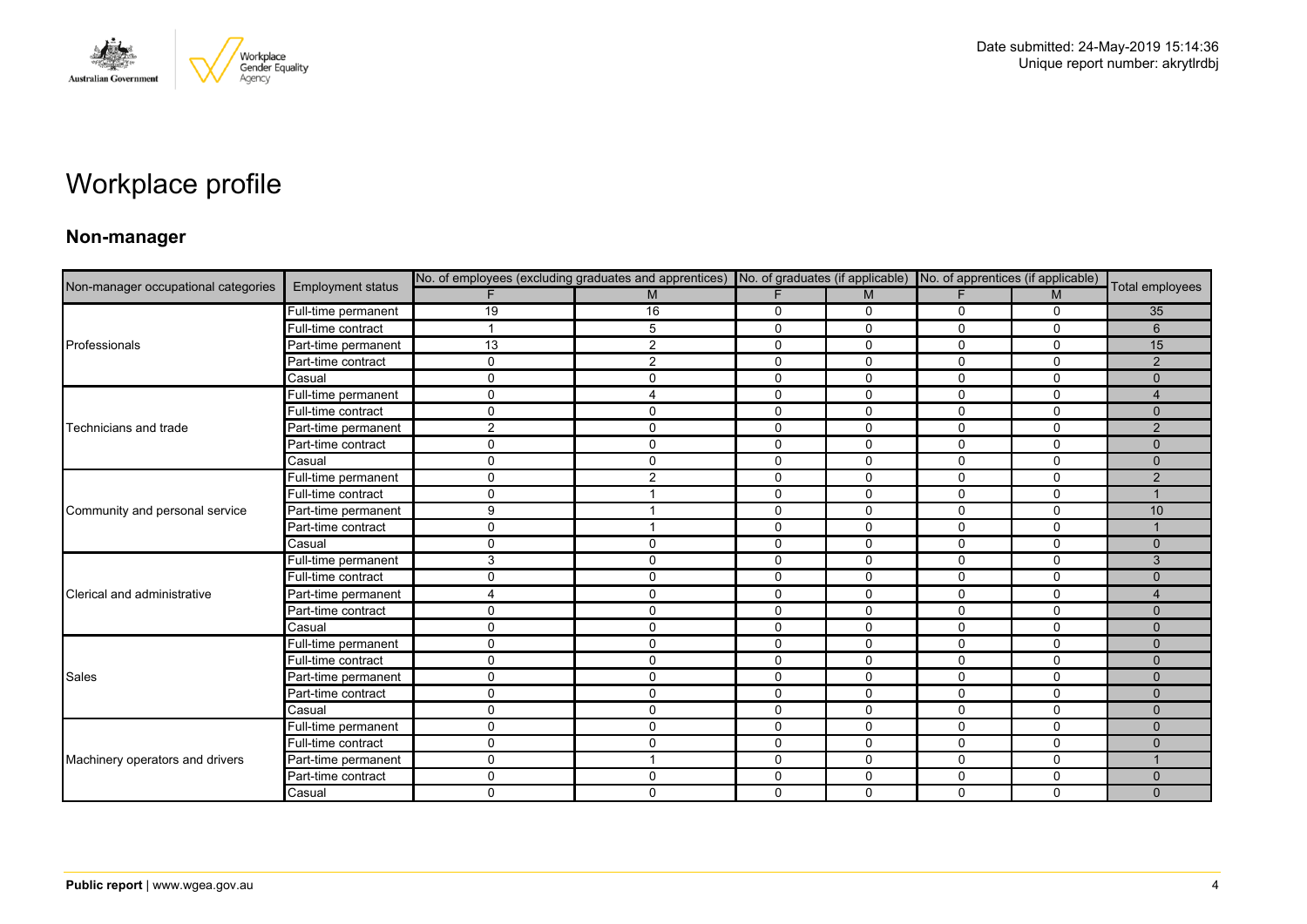

|                                                                 |                     | No. of employees (excluding graduates and apprentices) No. of graduates (if applicable) No. of apprentices (if applicable) Total employees |    |   |  |    |
|-----------------------------------------------------------------|---------------------|--------------------------------------------------------------------------------------------------------------------------------------------|----|---|--|----|
| Non-manager occupational categories<br><b>Employment status</b> |                     |                                                                                                                                            | M  | M |  |    |
|                                                                 | Full-time permanent |                                                                                                                                            |    |   |  |    |
|                                                                 | Full-time contract  |                                                                                                                                            |    |   |  |    |
| Labourers                                                       | Part-time permanent |                                                                                                                                            |    |   |  |    |
|                                                                 | Part-time contract  |                                                                                                                                            |    |   |  |    |
|                                                                 | Casual              |                                                                                                                                            |    |   |  |    |
|                                                                 | Full-time permanent |                                                                                                                                            |    |   |  |    |
|                                                                 | Full-time contract  |                                                                                                                                            |    |   |  |    |
| <b>Others</b>                                                   | Part-time permanent |                                                                                                                                            |    |   |  |    |
|                                                                 | Part-time contract  |                                                                                                                                            |    |   |  |    |
|                                                                 | Casual              |                                                                                                                                            |    |   |  |    |
| Grand total: all non-managers                                   |                     | 51                                                                                                                                         | 35 |   |  | 86 |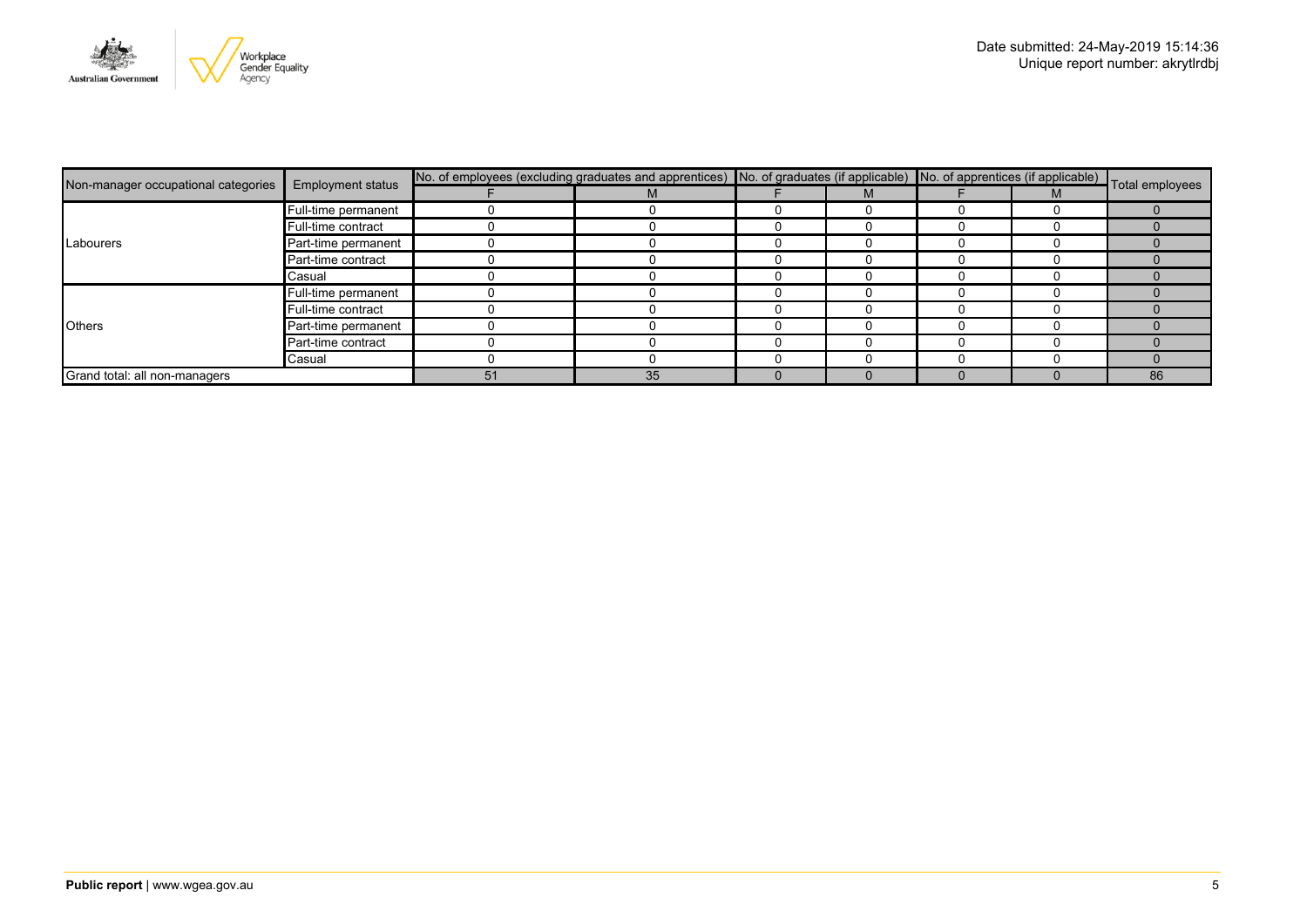

# Reporting questionnaire

# **Gender equality indicator 1: Gender composition of workforce**

This indicator seeks information about the gender composition of relevant employers in a standardised format, to enable the aggregation of data across and within industries. The aggregated data in your workplace profile assists relevant employers in understanding the characteristics of their workforce, including in relation to occupational segregation, the position of women and men in management within their industry or sector, and patterns of potentially insecure employment.

#### **NB. IMPORTANT:**

**• References to the Act mean the Workplace Gender Equality Act 2012.**

• A formal 'policy' and/or 'formal strategy' in this questionnaire refers to formal policies and/or strategies that are **either standalone or contained within another formal policy/formal strategy.**

• Data provided in this reporting questionnaire covers the TOTAL reporting period from 1 April 2018 to 31 March 2019. (This differs from the workplace profile data which is taken at a point-in-time during the reporting period).

- **• Answers need to reflect ALL organisations covered in this report.**
- . If you select "NO, Insufficient resources/expertise" to any option, this may cover human or financial resources.
- **1. Do you have formal policies and/or formal strategies in place that SPECIFICALLY SUPPORT GENDER EQUALITY relating to the following?**

#### **1.1 Recruitment**

- $\boxtimes$  Yes (select all applicable answers)
	- $\mathbb{\dot{Z}}$  Policy
	- $\boxtimes$  Strategy
- No (you may specify why no formal policy or formal strategy is in place)
	- $\Box$  Currently under development, please enter date this is due to be completed
		- $\overline{\Box}$  Insufficient resources/expertise
		- $\Box$  Not a priority

#### **1.2 Retention**

- $\boxtimes$  Yes (select all applicable answers)
	- $\boxtimes$  Policy
	- $\boxtimes$  Strategy
- No (you may specify why no formal policy or formal strategy is in place)
	- $\Box$  Currently under development, please enter date this is due to be completed
		- Insufficient resources/expertise
		- Not a priority

#### **1.3 Performance management processes**

- $\boxtimes$  Yes (select all applicable answers)
	- $\boxtimes$  Policy
	- $\boxtimes$  Strategy
- $\Box$  No (you may specify why no formal policy or formal strategy is in place)
	- $\Box$  Currently under development, please enter date this is due to be completed
	- $\Box$  Insufficient resources/expertise
	- $\Box$  Not a priority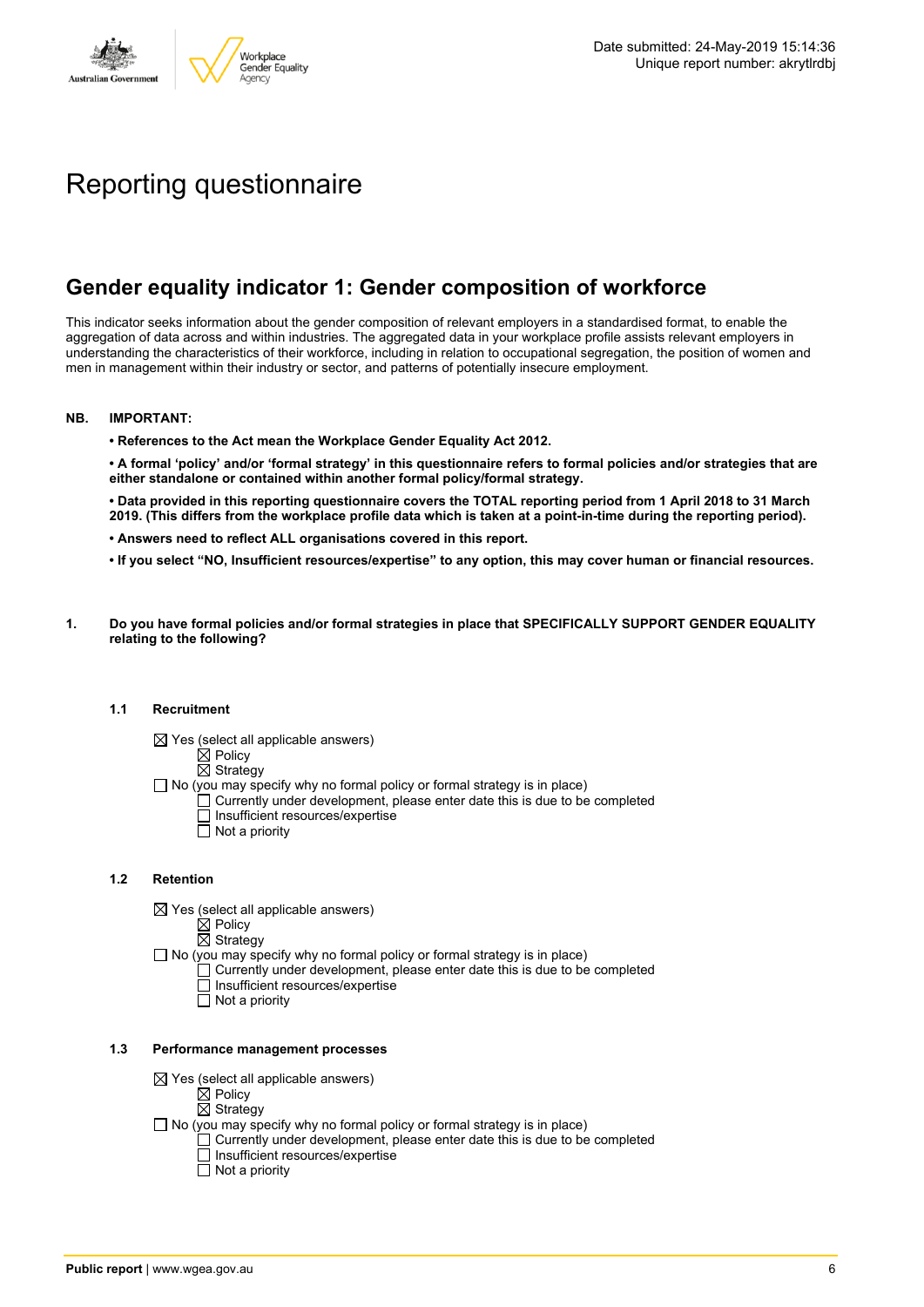



#### **1.4 Promotions**

 $\boxtimes$  Yes (select all applicable answers)

 $\boxtimes$  Policy

- $\overline{\boxtimes}$  Strategy
- $\Box$  No (you may specify why no formal policy or formal strategy is in place)  $\Box$  Currently under development, please enter date this is due to be completed □ Insufficient resources/expertise
	- $\overline{\Box}$  Not a priority

#### **1.5 Talent identification/identification of high potentials**

- $\boxtimes$  Yes (select all applicable answers)
	- Policy
	- $\overline{\boxtimes}$  Strategy
- $\Box$  No (you may specify why no formal policy or formal strategy is in place)
	- Currently under development, please enter date this is due to be completed Insufficient resources/expertise
		- $\overline{\Box}$  Not a priority

#### **1.6 Succession planning**

- $\boxtimes$  Yes (select all applicable answers)
	- $\Box$  Policy
	- $\overline{\boxtimes}$  Strategy

 $\Box$  No (you may specify why no formal policy or formal strategy is in place)

- $\Box$  Currently under development, please enter date this is due to be completed Insufficient resources/expertise
- Not a priority

#### **1.7 Training and development**

- $\boxtimes$  Yes (select all applicable answers)
	- $\overleftrightarrow{\boxtimes}$  Policy
		- $\boxtimes$  Strategy
- $\Box$  No (you may specify why no formal policy or formal strategy is in place)
	- Currently under development, please enter date this is due to be completed Insufficient resources/expertise  $\Box$  Not a priority
		-

#### **1.8 Key performance indicators for managers relating to gender equality**

- $\boxtimes$  Yes (select all applicable answers)
	- □ Policy
	- $\boxtimes$  Strategy
- $\Box$  No (you may specify why no formal policy or formal strategy is in place)
	- $\Box$  Currently under development, please enter date this is due to be completed Insufficient resources/expertise
		- Not a priority

#### **1.9 Gender equality overall**

- $\boxtimes$  Yes (select all applicable answers)
	- $\Box$  Policy
	- $\boxtimes$  Strategy
- $\Box$  No (you may specify why no formal policy or formal strategy is in place)
	- $\Box$  Currently under development, please enter date this is due to be completed □ Insufficient resources/expertise
		- $\Box$  Not a priority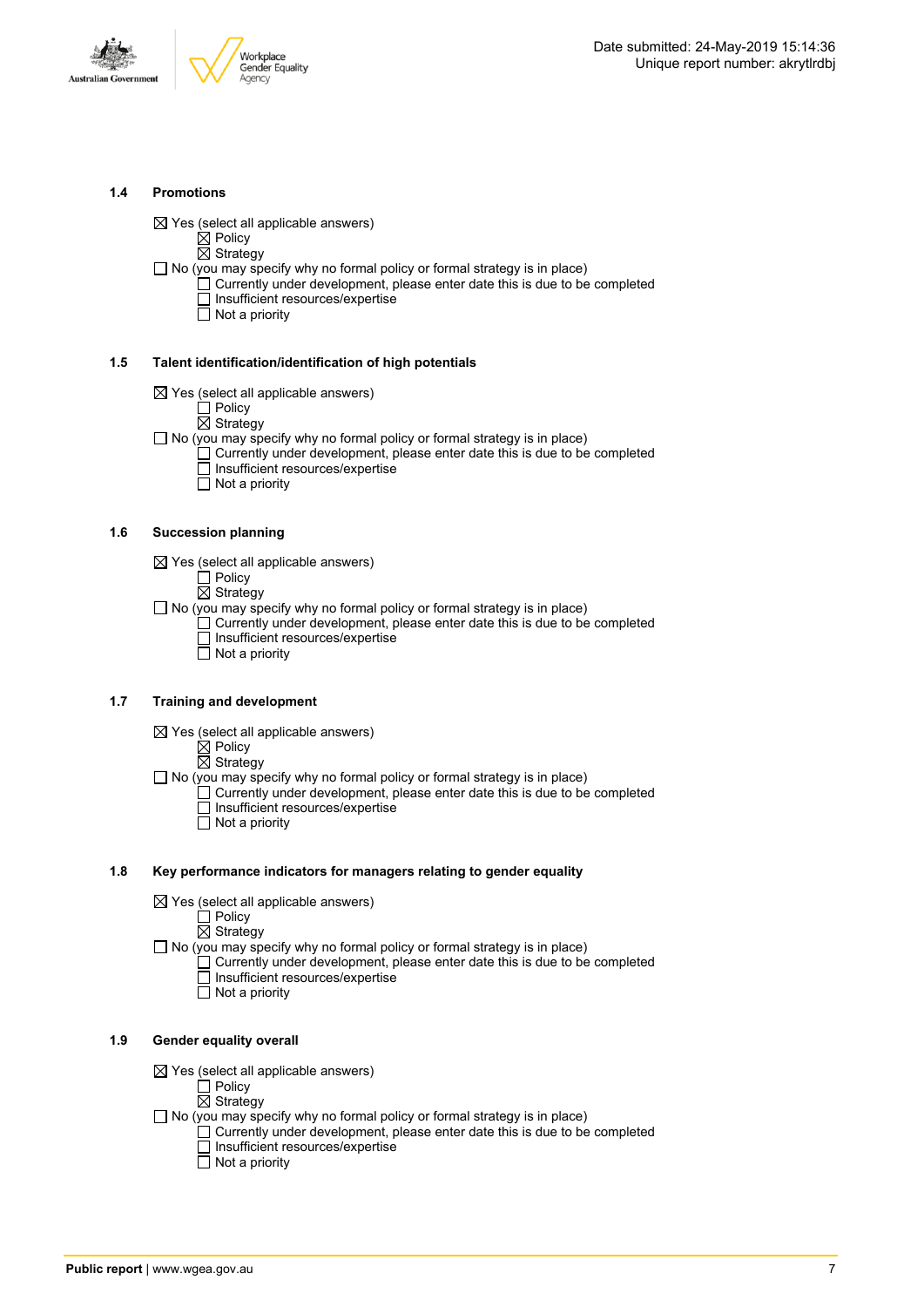



**1.10 How many employees were promoted during the reporting period against each category below? IMPORTANT: Because promotions are included in the number of appointments in Q1.11, the number of promotions should never exceed appointments.**

|                                         | Managers |      | Non-managers |      |
|-----------------------------------------|----------|------|--------------|------|
|                                         | Female   | Male | Female       | Male |
| Permanent/ongoing full-time employees   |          | 0    |              |      |
| Permanent/ongoing part-time employees   | U        | 0    | C            |      |
| Fixed-term contract full-time employees | U        | 0    | C            |      |
| Fixed-term contract part-time employees | 0        | 0    | C            |      |
| Casual employees                        | 0        | 0    |              |      |

**1.11 How many appointments in total (including the number of promotions above in Q1.10), were made to manager and non-manager roles during the reporting period (based on WGEA-defined managers/nonmanagers)?**

**IMPORTANT: promotions need to be added to these totals because they are considered internal appointments.**

|                                                                         | Female | Male |
|-------------------------------------------------------------------------|--------|------|
| Number of appointments made to MANAGER roles (including promotions)     |        |      |
| Number of appointments made to NON-MANAGER roles (including promotions) |        |      |

#### **1.12 How many employees resigned during the reporting period against each category below?**

|                                         |        | Managers |        | Non-managers |
|-----------------------------------------|--------|----------|--------|--------------|
|                                         | Female | Male     | Female | Male         |
| Permanent/ongoing full-time employees   | υ      | 0        |        | 0            |
| Permanent/ongoing part-time employees   | U      | 0        | 2      |              |
| Fixed-term contract full-time employees | υ      | 0        |        |              |
| Fixed-term contract part-time employees |        | 0        |        |              |
| Casual employees                        | U      | 0        | 0      | 0            |

**1.13 If your organisation would like to provide additional information relating to gender equality indicator 1, please do so below.**

# **Gender equality indicator 2: Gender composition of governing bodies**

Gender composition of governing bodies is an indicator of gender equality at the highest level of organisational leadership and decision-making. This gender equality indicator seeks information on the representation of women and men on governing bodies. The term "governing body" in relation to a relevant employer is broad and depends on the nature of your organisation. It can mean the board of directors, trustees, committee of management, council or other governing authority of the employer.

2. The organisation(s) you are reporting on will have a governing body. In the Act, governing body is defined as "the board of directors, trustees, committee of management, council or other governing authority of the employer". This question relates to the highest governing body for your Australian entity, even if it is located overseas.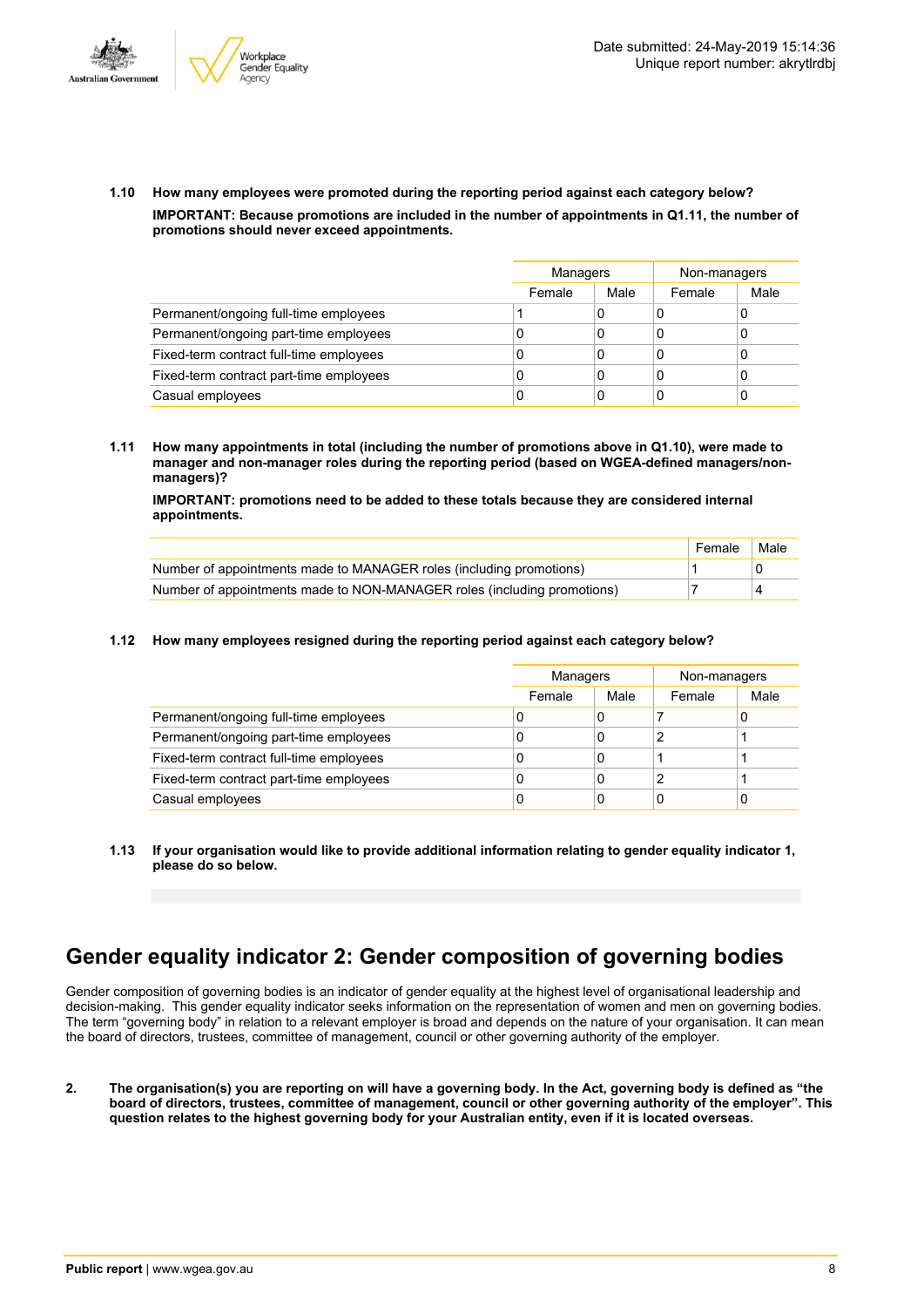

**2.1 Please answer the following questions relating to each governing body covered in this report.**

**Note: If this report covers more than one organisation, the questions below will be repeated for each organisation before proceeding to question 2.2.**

If your organisation's governing body is the same as your parent entity's, you will need to add your **organisation's name BUT the numerical details of your parent entity's governing body.**

#### **2.1a.1 Organisation name?**

St Joseph's College Ferntree Gully

#### **2.1b.1 How many Chairs on this governing body?**

#### **2.1c.1 How many other members are on this governing body (excluding the Chair/s)?**

#### **2.1d.1 Has a target been set to increase the representation of women on this governing body?**

 $\Box$  Yes

 $\overline{\boxtimes}$  No (you may specify why a target has not been set)

- Governing body/board has gender balance (e.g. 40% women/40% men/20% either)
- $\Box$  Currently under development, please enter date this is due to be completed
- $\Box$  Insufficient resources/expertise
- $\boxtimes$  Do not have control over governing body/board appointments (provide details why):
- The Roman Catholic Trust Corporate own St Joseph's College. Ownership and Governance are exercised through the Association of Canonical Administrators who are Catholic Priests and can only be male. However there are a number of board members who are not governing board members who attend and contribute to board meetings.
- $\Box$  Not a priority
- $\overline{\Box}$  Other (provide details):

#### **2.1g.1 Are you reporting on any other organisations in this report?**

- Yes No
- 2.2 Do you have a formal selection policy and/or formal selection strategy for governing body members for ALL **organisations covered in this report?**
	- $\boxtimes$  Yes (select all applicable answers)
		- $\boxtimes$  Policy
		- $\overline{\boxtimes}$  Strategy
	- $\Box$  No (you may specify why no formal selection policy or formal selection strategy is in place)
		- In place for some governing bodies
		- Currently under development, please enter date this is due to be completed
		- $\overline{\Box}$  Insufficient resources/expertise
		- $\Box$  Do not have control over governing body appointments (provide details why)
		- $\Box$  Not a priority
		- $\Box$  Other (provide details):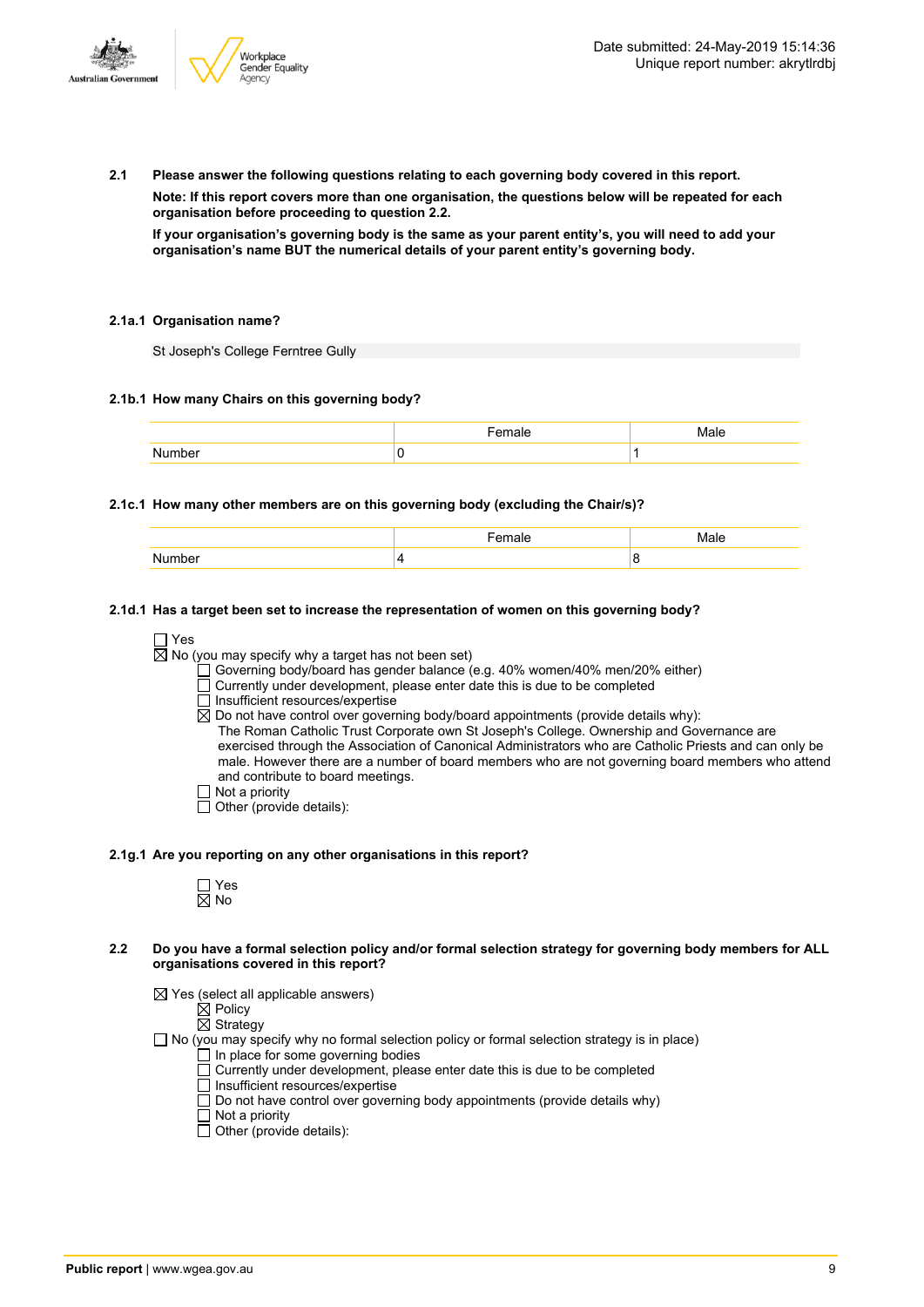

**2.3 Does your organisation operate as a partnership structure (i.e. select NO if your organisation is an "incorporated" entity - Pty Ltd, Ltd or Inc; or an "unincorporated" entity)?**



**2.5 If your organisation would like to provide additional information relating to gender equality indicator 2, please do so below.**

### **Gender equality indicator 3: Equal remuneration between women and men**

Equal remuneration between women and men is a key component of improving women's economic security and progressing gender equality.

#### **3. Do you have a formal policy and/or formal strategy on remuneration generally?**

|    | Yes (select all applicable answers)                                                                                                                        |  |
|----|------------------------------------------------------------------------------------------------------------------------------------------------------------|--|
|    | $\Box$ Policy                                                                                                                                              |  |
|    | $\Box$ Strategy                                                                                                                                            |  |
|    | $\boxtimes$ No (you may specify why no formal policy or formal strategy is in place)                                                                       |  |
|    | Currently under development, please enter date this is due to be completed                                                                                 |  |
|    | Insufficient resources/expertise                                                                                                                           |  |
|    | $\boxtimes$ Salaries set by awards/industrial or workplace agreements                                                                                      |  |
|    | Non-award employees paid market rate                                                                                                                       |  |
|    | Not a priority                                                                                                                                             |  |
|    | Other (provide details):                                                                                                                                   |  |
|    |                                                                                                                                                            |  |
| 4. | Have you analysed your payroll to determine if there are any remuneration gaps between women and men (i.e.<br>conducted a gender pay gap analysis)?        |  |
|    | $\Box$ Yes - the most recent gender remuneration gap analysis was undertaken:                                                                              |  |
|    | Within last 12 months                                                                                                                                      |  |
|    | Within last 1-2 years                                                                                                                                      |  |
|    | More than 2 years ago but less than 4 years ago                                                                                                            |  |
|    | $\Box$ Other (provide details):                                                                                                                            |  |
|    | $\boxtimes$ No (you may specify why you have not analysed your payroll for gender remuneration gaps)                                                       |  |
|    | Currently under development, please enter date this is due to be completed                                                                                 |  |
|    | Insufficient resources/expertise<br>$\boxtimes$ Salaries for ALL employees (including managers) are set by awards or industrial agreements AND there is no |  |

room for discretion in pay changes (for example because pay increases occur only when there is a change in tenure or qualifications)

Salaries for SOME or ALL employees (including managers) are set by awards or industrial agreements and there IS room for discretion in pay changes (because pay increases can occur with some discretion such as performance assessments)

- $\Box$  Non-award employees paid market rate
- $\Box$  Not a priority

 $\Box$  Other (provide details):

**4.2 If your organisation would like to provide additional information relating to gender equality indicator 3, please do so below:**

# **Gender equality indicator 4: Flexible working and support for employees with family and caring responsibilities**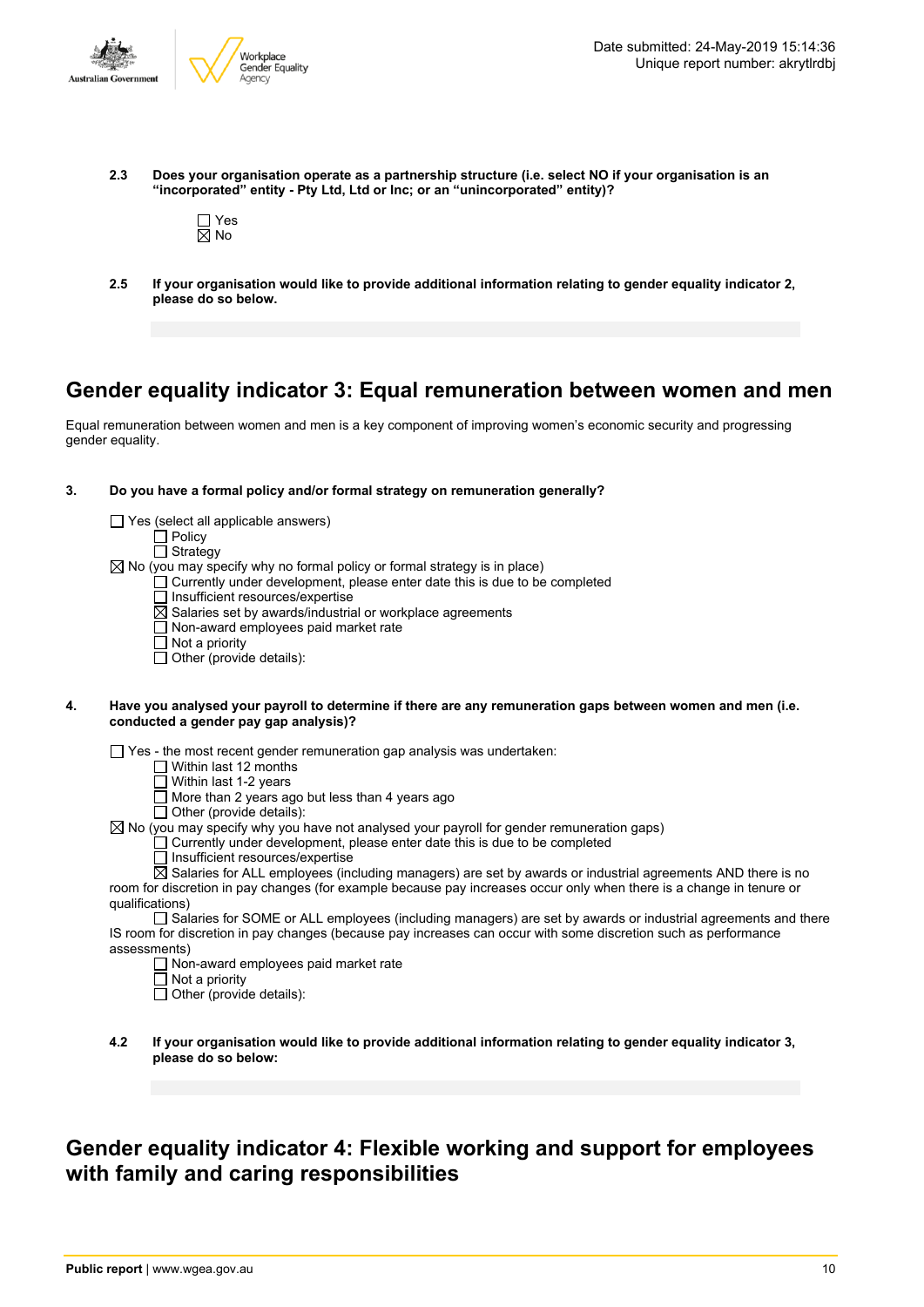

This indicator will enable the collection and use of information from relevant employers about the availability and utility of employment terms, conditions and practices relating to flexible working arrangements for employees and to working arrangements supporting employees with family or caring responsibilities. One aim of this indicator is to improve the capacity of women and men to combine paid work and family or caring responsibilities through such arrangements. The achievement of this goal is fundamental to gender equality and to maximising Australia's skilled workforce.

#### 5. A "PRIMARY CARER" is the member of a couple or a single carer, REGARDLESS OF GENDER, identified as having **greater responsibility for the day-to-day care of a child.**

**Do you provide EMPLOYER FUNDED paid parental leave for PRIMARY CARERS that is available for women AND men, in addition to any government funded parental leave scheme for primary carers?**

 $\boxtimes$  Yes. (Please indicate how employer funded paid parental leave is provided to the primary carer):

 $\Box$  By paying the gap between the employee's salary and the government's paid parental leave scheme

 $\overline{\boxtimes}$  By paying the employee's full salary (in addition to the government's paid scheme), regardless of the period of time over which it is paid. For example, full pay for 12 weeks or half pay for 24 weeks

 $\Box$  As a lump sum payment (paid pre- or post- parental leave, or a combination)

 $\Box$  No, we offer paid parental leave for primary carers that is available to women ONLY (e.g. maternity leave). (Please indicate how employer funded paid parental leave is provided to women ONLY):

By paying the gap between the employee's salary and the government's paid parental leave scheme

By paying the employee's full salary (in addition to the government's paid scheme), regardless of the period of time over which it is paid. For example, full pay for 12 weeks or half pay for 24 weeks

 $\Box$  As a lump sum payment (paid pre- or post- parental leave, or a combination)

 $\square$  No, we offer paid parental leave for primary carers that is available to men ONLY. (Please indicate how employer funded paid parental leave is provided to men ONLY):

 $\Box$  By paying the gap between the employee's salary and the government's paid parental leave scheme

 $\Box$  By paying the employee's full salary (in addition to the government's paid scheme), regardless of the period of time over which it is paid. For example, full pay for 12 weeks or half pay for 24 weeks

 $\Box$  As a lump sum payment (paid pre- or post- parental leave, or a combination)

 $\Box$  No, not available (you may specify why this leave is not provided)

 $\Box$  Currently under development, please enter date this is due to be completed

Insufficient resources/expertise

Government scheme is sufficient

 $\overline{\Pi}$  Not a priority

 $\Box$  Other (provide details):

**5.1 How many weeks of EMPLOYER FUNDED paid parental leave for primary carers is provided? If different amounts of leave are provided (e.g. based on length of service) enter the MINIMUM number of weeks provided to eligible employees:**

14

5a. If your organisation would like to provide additional information on your paid parental leave for primary **carers e.g. eligibility period, where applicable the maximum number of weeks provided, and other arrangements you may have in place, please do so below.**

**5.2 What proportion of your total workforce has access to employer funded paid parental leave for PRIMARY CARERS?**

- **• In your calculation, you MUST INCLUDE CASUALS when working out the proportion.**
	- <10% 10-20% 21-30%  $\Box$  31-40% 41-50% 51-60%  $\overline{\square}$  61-70%  $\Box$  71-80%  $\overline{\square}$  81-90% 91-99%  $\overline{\square}$  100%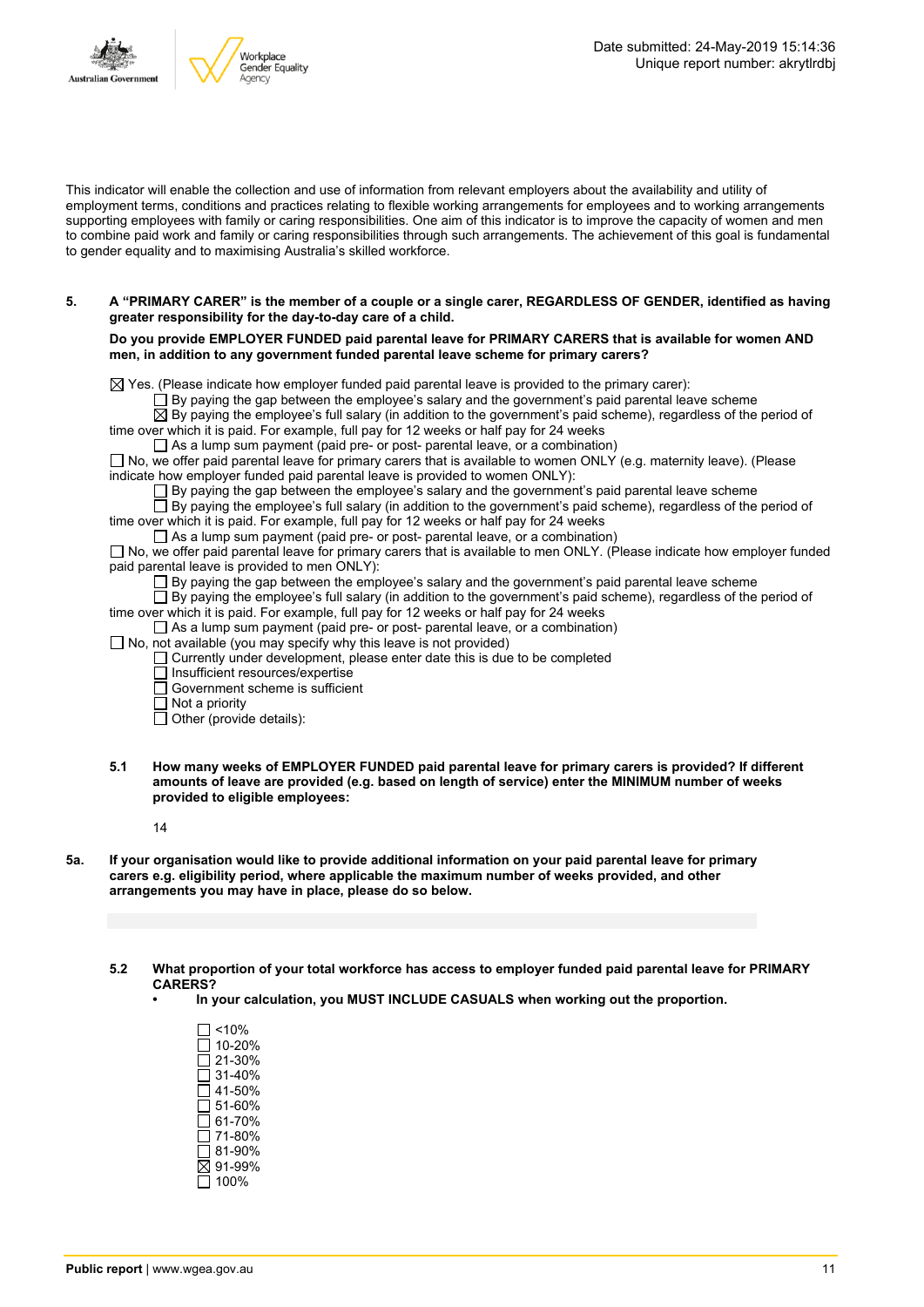



**5.3 Please indicate whether your employer funded paid parental leave for primary carers covers:**

- $\boxtimes$  Adoption  $\overline{\boxtimes}$  Surrogacy  $\boxtimes$  Stillbirth
- 6. A "SECONDARY CARER" is a member of a couple or a single carer. REGARDLESS OF GENDER, who is not the **primary carer.**

**Do you provide EMPLOYER FUNDED paid parental leave for SECONDARY CARERS that is available for men and women, in addition to any government funded parental leave scheme for secondary carers?**

| $\boxtimes$ Yes |                                                                                                                   |
|-----------------|-------------------------------------------------------------------------------------------------------------------|
|                 | $\Box$ No, we offer paid parental leave for SECONDARY CARERS that is available to men ONLY (e.g. paternity leave) |
|                 | $\Box$ No, we offer paid parental leave for SECONDARY CARERS that is available to women ONLY                      |
|                 | $\Box$ No (you may specify why employer funded paid parental leave for secondary carers is not paid)              |
|                 | $\Box$ Currently under development, please enter date this is due to be completed                                 |
|                 | $\Box$ Insufficient resources/expertise                                                                           |
|                 | $\Box$ Government scheme is sufficient                                                                            |
|                 | $\Box$ Not a priority                                                                                             |
|                 | $\Box$ Other (provide details):                                                                                   |

**6.1 How many days of EMPLOYER FUNDED parental leave is provided for SECONDARY CARERS? If different** amounts of leave are provided (e.g. based on length of service) enter the MINIMUM number of days provided **to eligible employees:**

5

- 6a. If your organisation would like to provide additional information on your paid parental leave for SECONDARY **CARERS e.g. eligibility period, other arrangements you may have in place etc, please do so below.**
	- 6.2 What proportion of your total workforce has access to employer funded paid parental leave for SECONDARY **CARERS?**
		- **• In your calculation, you MUST INCLUDE CASUALS when working out the proportion.**
			- $\Box$  <10%  $\overline{\Box}$  10-20% 21-30% 31-40% 41-50%  $\overline{\Box}$  51-60%  $\square$  61-70% 71-80% 81-90% 91-99%  $\square$  100%
	- **6.3 Please indicate whether your employer funded paid parental leave for secondary carers covers:**
		- $\boxtimes$  Adoption  $\overline{\boxtimes}$  Surrogacy  $\overline{\boxtimes}$  Stillbirth
- **7. How many MANAGERS have taken parental leave during the reporting period (paid and/or unpaid)? Include employees still on parental leave, regardless of when it commenced.**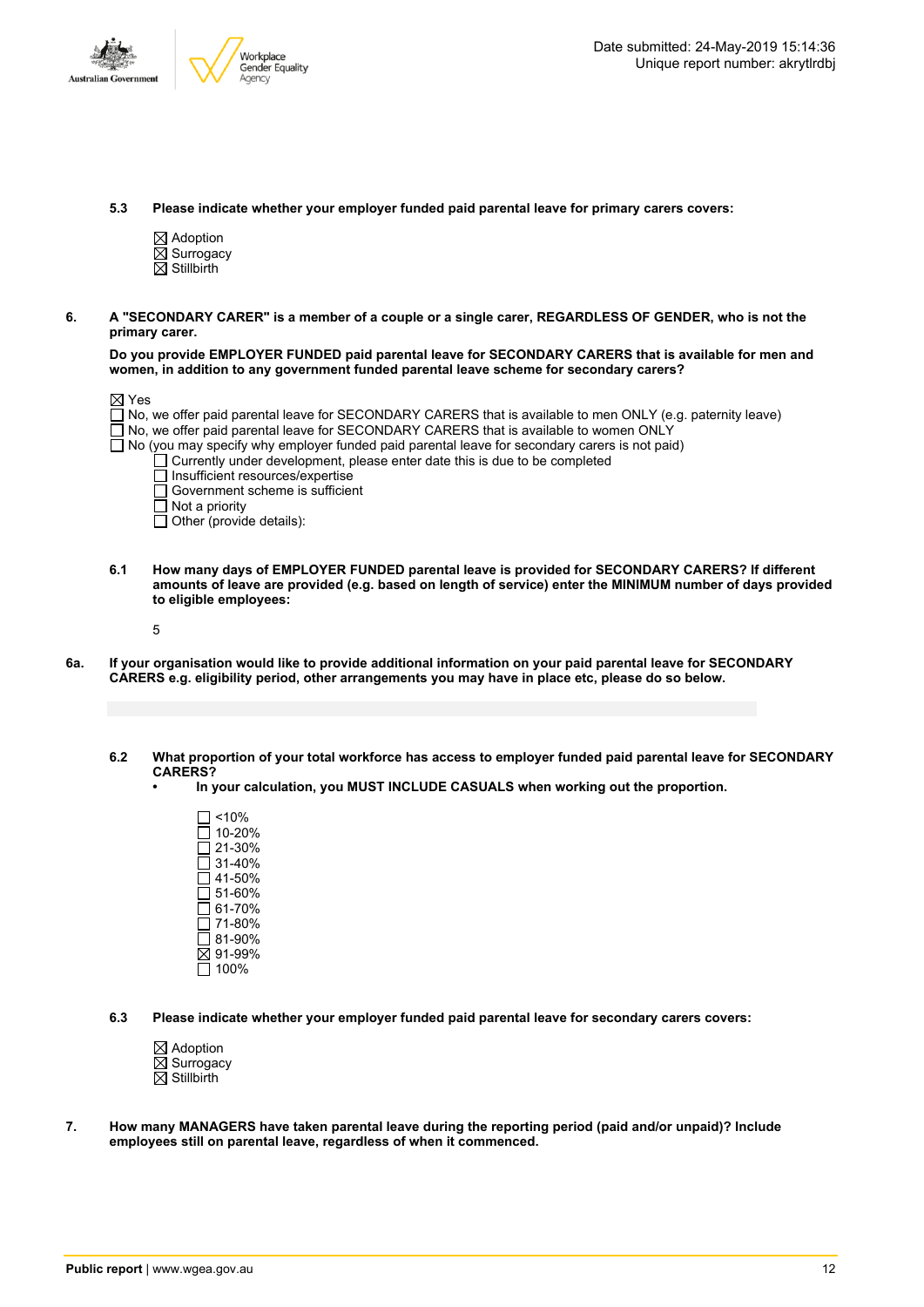

|          | Primary carer's leave |      | Secondary carer's leave |      |  |
|----------|-----------------------|------|-------------------------|------|--|
|          | Female                | Male | Female                  | Male |  |
| Managers |                       |      |                         |      |  |

#### **7.1 How many NON-MANAGERS have taken parental leave during the reporting period (paid and/or unpaid)? Include employees still on parental leave, regardless of when it commenced.**

|              | Primary carer's leave<br>Secondary carer's leave |      |        |      |
|--------------|--------------------------------------------------|------|--------|------|
|              | Female                                           | Male | Female | Male |
| Non-managers |                                                  |      |        |      |

**8. How many MANAGERS, during the reporting period, ceased employment before returning to work from parental leave, regardless of when the leave commenced?**

**• Include those where parental leave was taken continuously with any other leave type. For example, where annual leave or any other paid or unpaid leave is also taken at that time.**

**• 'Ceased employment' means anyone who has exited the organisation for whatever reason, including resignations, redundancies and dismissals.**

| K/I<br>ו בו ז<br> |  |
|-------------------|--|

**8.1 How many NON-MANAGERS, during the reporting period, ceased employment before returning to work from parental leave, regardless of when the leave commenced?**

**• Include those where parental leave was taken continuously with any other leave type. For example, where annual leave or any other paid or unpaid leave is also taken at that time.**

**• 'Ceased employment' means anyone who has exited the organisation for whatever reason, including resignations, redundancies and dismissals.**

|                         | $-$<br>חהו |   |
|-------------------------|------------|---|
| צופו<br><b>INON-NIE</b> |            | v |

**9. Do you have a formal policy and/or formal strategy on flexible working arrangements?**

 $\Box$  Policy

#### $\overline{\boxtimes}$  Strategy

 $\Box$  No (you may specify why no formal policy or formal strategy is in place)

- Currently under development, please enter date this is due to be completed
	- Insufficient resources/expertise
	- Don't offer flexible arrangements
	- $\overline{\Box}$  Not a priority

 $\overline{\Box}$  Other (provide details):

**9.1 You may indicate which of the following are included in your flexible working arrangements strategy:**

- A business case for flexibility has been established and endorsed at the leadership level
- $\Box$  Leaders are visible role models of flexible working
- $\Box$  Flexible working is promoted throughout the organisation
- □ Targets have been set for engagement in flexible work
- Targets have been set for men's engagement in flexible work
- Leaders are held accountable for improving workplace flexibility
- Manager training on flexible working is provided throughout the organisation
- $\Box$  Employee training is provided throughout the organisation
- $\Box$  Team-based training is provided throughout the organisation
- $\boxtimes$  Employees are surveyed on whether they have sufficient flexibility
- $\boxtimes$  The organisation's approach to flexibility is integrated into client conversations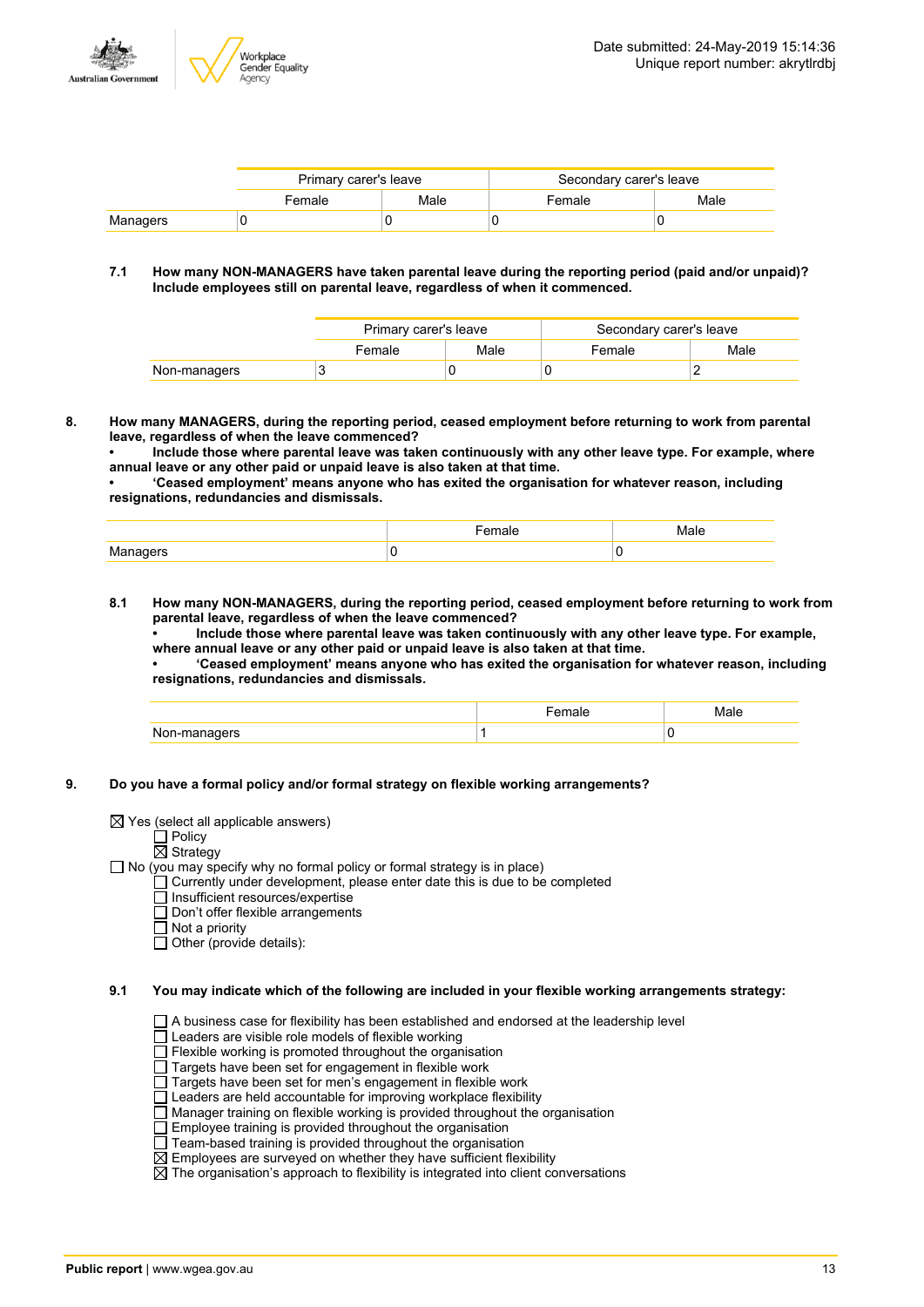

 $\boxtimes$  The impact of flexibility is evaluated (eg reduced absenteeism, increased employee engagement)  $\Box$  Metrics on the use of, and/or the impact of, flexibility measures are reported to key management personnel  $\Box$  Metrics on the use of, and/or the impact of, flexibility measures are reported to the governing body

#### 10. Do you have a formal policy and/or formal strategy to support employees with family or caring responsibilities?

 $\boxtimes$  Yes (select all applicable answers)

Policy

Strategy

 $\Box$  No (you may specify why no formal policy or formal strategy is in place)

Currently under development, please enter date this is due to be completed

Insufficient resources/expertise

- Included in award/industrial or workplace agreement
- $\Box$  Not a priority
- $\Box$  Other (provide details):
- 11. Do you offer any other support mechanisms, other than leave, for employees with family or caring responsibilities **(eg, employer-subsidised childcare, breastfeeding facilities)?**

⊠ Yes

 $\Box$  No (you may specify why non-leave based measures are not in place)

- $\Box$  Currently under development, please enter date this is due to be completed
- □ Insufficient resources/expertise
- $\Box$  Not a priority
- Other (provide details):

#### **11.1 Please select what support mechanisms are in place and if they are available at all worksites. • Where only one worksite exists, for example a head-office, select "Available at all worksites".**

| Employer subsidised childcare                                                                                       |
|---------------------------------------------------------------------------------------------------------------------|
| Available at some worksites only                                                                                    |
| Available at all worksites                                                                                          |
| On-site childcare                                                                                                   |
| Available at some worksites only                                                                                    |
| $\Box$ Available at all worksites                                                                                   |
| $\boxtimes$ Breastfeeding facilities                                                                                |
| $\Box$ Available at some worksites only                                                                             |
| $\boxtimes$ Available at all worksites                                                                              |
| Childcare referral services                                                                                         |
| $\Box$ Available at some worksites only                                                                             |
| Available at all worksites                                                                                          |
| $\boxtimes$ Internal support networks for parents                                                                   |
| $\Box$ Available at some worksites only                                                                             |
| $\boxtimes$ Available at all worksites                                                                              |
| Return to work bonus (only select this option if the return to work bonus is NOT the balance of paid parental leave |
| when an employee returns from leave)                                                                                |
| $\Box$ Available at some worksites only                                                                             |
| Available at all worksites                                                                                          |
| Information packs to support new parents and/or those with elder care responsibilities                              |
| $\Box$ Available at some worksites only                                                                             |
| □ Available at all worksites                                                                                        |
| $\boxtimes$ Referral services to support employees with family and/or caring responsibilities                       |
| $\Box$ Available at some worksites only                                                                             |
| $\boxtimes$ Available at all worksites                                                                              |
| Targeted communication mechanisms, for example intranet/ forums                                                     |
| Available at some worksites only                                                                                    |
| $\Box$ Available at all worksites                                                                                   |
| Support in securing school holiday care                                                                             |
| Available at some worksites only                                                                                    |
| $\Box$ Available at all worksites                                                                                   |
| Coaching for employees on returning to work from parental leave                                                     |
| Available at some worksites only                                                                                    |
| Available at all worksites                                                                                          |
|                                                                                                                     |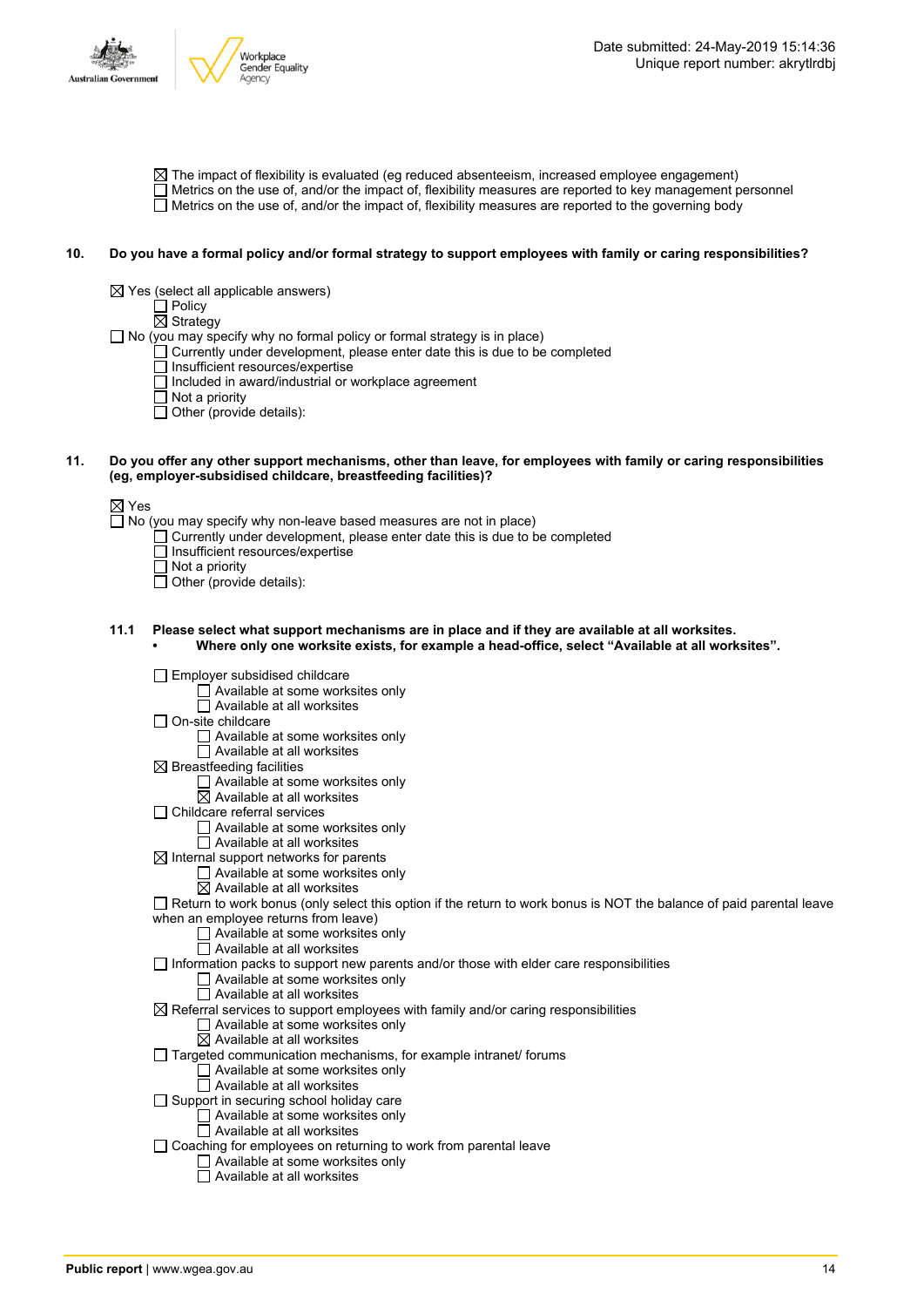

 $\Box$  Parenting workshops targeting mothers Available at some worksites only  $\overline{\Box}$  Available at all worksites □ Parenting workshops targeting fathers Available at some worksites only Available at all worksites

 $\Box$  None of the above, please complete question 11.2 below

#### 12. Do you have a formal policy and/or formal strategy to support employees who are experiencing family or domestic **violence?**

 $\boxtimes$  Yes (select all applicable answers)

**⊠** Policy

 $\boxtimes$  Strategy

 $\Box$  No (you may specify why no formal policy or formal strategy is in place)

- $\Box$  Currently under development, please enter date this is due to be completed
	- $\Box$  Insufficient resources/expertise
	- □ Included in award/industrial or workplace agreements
	- Not aware of the need
	- $\overline{\Box}$  Not a priority
	- $\Box$  Other (please provide details):

#### 13. Other than a formal policy and/or formal strategy, do you have any support mechanisms in place to support **employees who are experiencing family or domestic violence?**

 $\boxtimes$  Yes (select all applicable answers)

- $\boxtimes$  Employee assistance program (including access to a psychologist, chaplain or counsellor)
- $\overline{\boxtimes}$  Training of key personnel
- $\overline{\boxtimes}$  A domestic violence clause is in an enterprise agreement or workplace agreement
- $\Box$  Workplace safety planning
- $\overline{\boxtimes}$  Access to paid domestic violence leave (contained in an enterprise/workplace agreement)
- $\overline{\boxtimes}$  Access to unpaid domestic violence leave (contained in an enterprise/workplace agreement)
- $\Box$  Access to paid domestic violence leave (not contained in an enterprise/workplace agreement)
- $\boxtimes$  Access to unpaid leave
- $\boxtimes$  Confidentiality of matters disclosed
- $\boxtimes$  Referral of employees to appropriate domestic violence support services for expert advice
- $\overline{\boxtimes}$  Protection from any adverse action or discrimination based on the disclosure of domestic violence
- $\boxtimes$  Flexible working arrangements
- $\overline{\boxtimes}$  Provision of financial support (e.g. advance bonus payment or advanced pay)
- Offer change of office location
- $\overline{\Box}$  Emergency accommodation assistance
- $\Box$  Access to medical services (e.g. doctor or nurse)
- $\Box$  Other (provide details):
- $\Box$  No (you may specify why no other support mechanisms are in place)
	- $\Box$  Currently under development, please enter date this is due to be completed
	- $\Box$  Insufficient resources/expertise
	- $\Box$  Not aware of the need
	- $\overline{\Box}$  Not a priority
	- $\overline{\Box}$  Other (provide details):
- 14. Where any of the following options are available in your workplace, are those option/s available to both women **AND men?**
	- **• flexible hours of work**
	- **• compressed working weeks**
	- **• time-in-lieu**
	- **• telecommuting**
	- **• part-time work**
	- **• job sharing**
	- **• carer's leave**
	- **• purchased leave**
	- **• unpaid leave.**

**Options may be offered both formally and/or informally.**

**For example, if time-in-lieu is available to women formally but to men informally, you would select NO.**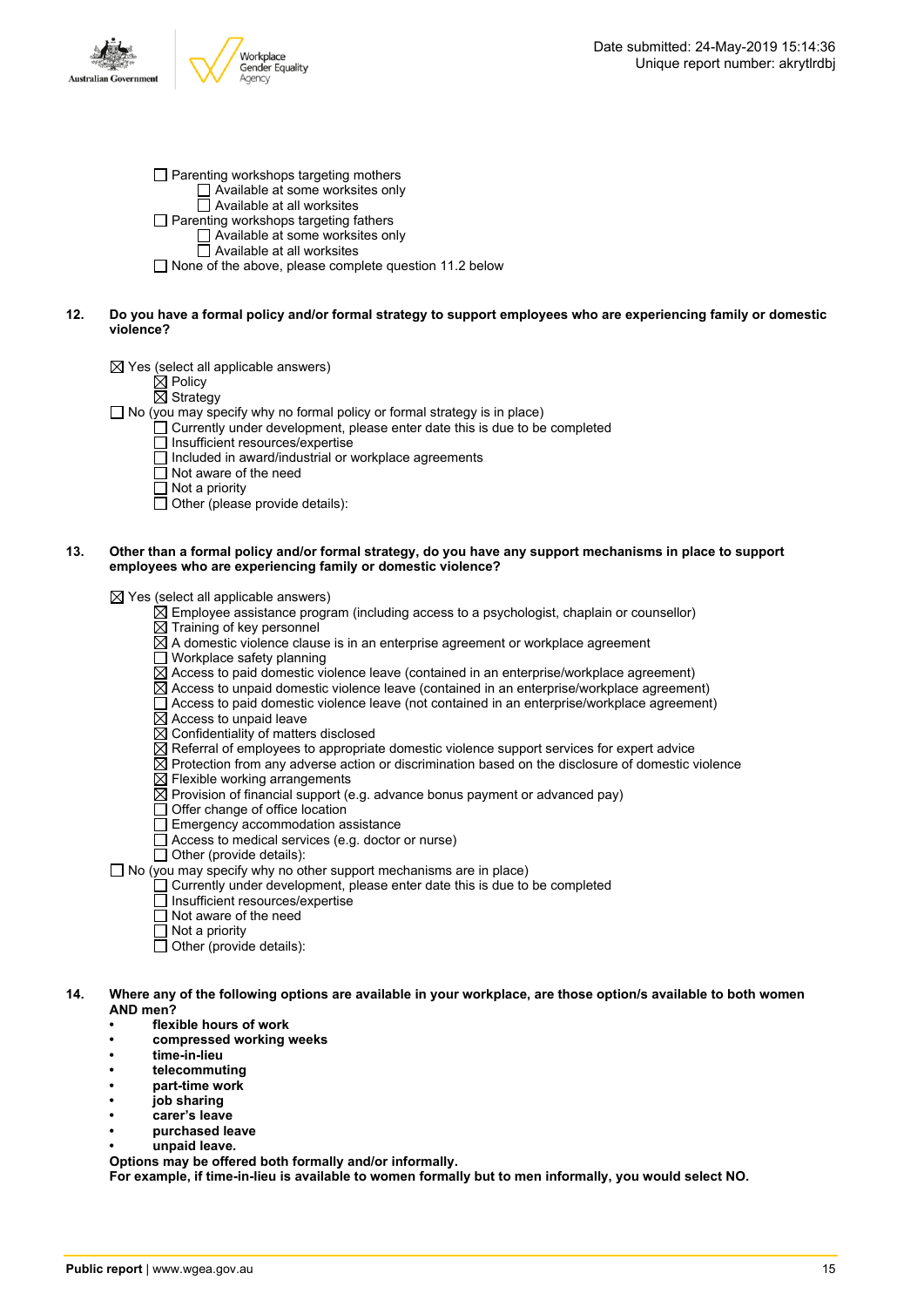

 $\boxtimes$  Yes, the option/s in place are available to both women and men.  $\overline{\Box}$  No, some/all options are not available to both women AND men.

#### **14.1 Which options from the list below are available? Please tick the related checkboxes. • Unticked checkboxes mean this option is NOT available to your employees.**

|                          | Managers    |             | Non-managers |             |
|--------------------------|-------------|-------------|--------------|-------------|
|                          | Formal      | Informal    | Formal       | Informal    |
| Flexible hours of work   |             | $\boxtimes$ |              | $\boxtimes$ |
| Compressed working weeks |             |             |              |             |
| Time-in-lieu             | X           | Χ           | X            |             |
| Telecommuting            |             | $\boxtimes$ |              | $\boxtimes$ |
| Part-time work           | ⊠           |             | X            |             |
| Job sharing              |             | $\boxtimes$ |              | ⊠           |
| Carer's leave            | $\boxtimes$ |             | $\boxtimes$  |             |
| Purchased leave          |             |             |              |             |
| Unpaid leave             | $\times$    |             | X            |             |

#### **14.3 You may specify why any of the above options are NOT available to your employees.**

 $\Box$  Currently under development, please enter date this is due to be completed  $\overline{\Pi}$  Insufficient resources/expertise  $\Box$  Not a priority

 $\Box$  Other (provide details):

**14.4 If your organisation would like to provide additional information relating to gender equality indicator 4, please do so below:**

### **Gender equality indicator 5: Consultation with employees on issues concerning gender equality in the workplace**

This gender equality indicator seeks information on what consultation occurs between employers and employees on issues concerning gender equality in the workplace.

#### **15. Have you consulted with employees on issues concerning gender equality in your workplace?**

|--|

 $\Box$  No (you may specify why you have not consulted with employees on gender equality)

- Not needed (provide details why):
- Insufficient resources/expertise
- $\overline{\Pi}$  Not a priority

#### **15.1 How did you consult with employees on issues concerning gender equality in your workplace?**

 $\boxtimes$  Survey □ Consultative committee or group  $\overline{\Box}$  Focus groups  $\overline{\Box}$  Exit interviews Performance discussions  $\boxtimes$  Other (provide details):

 $\Box$  Other (provide details):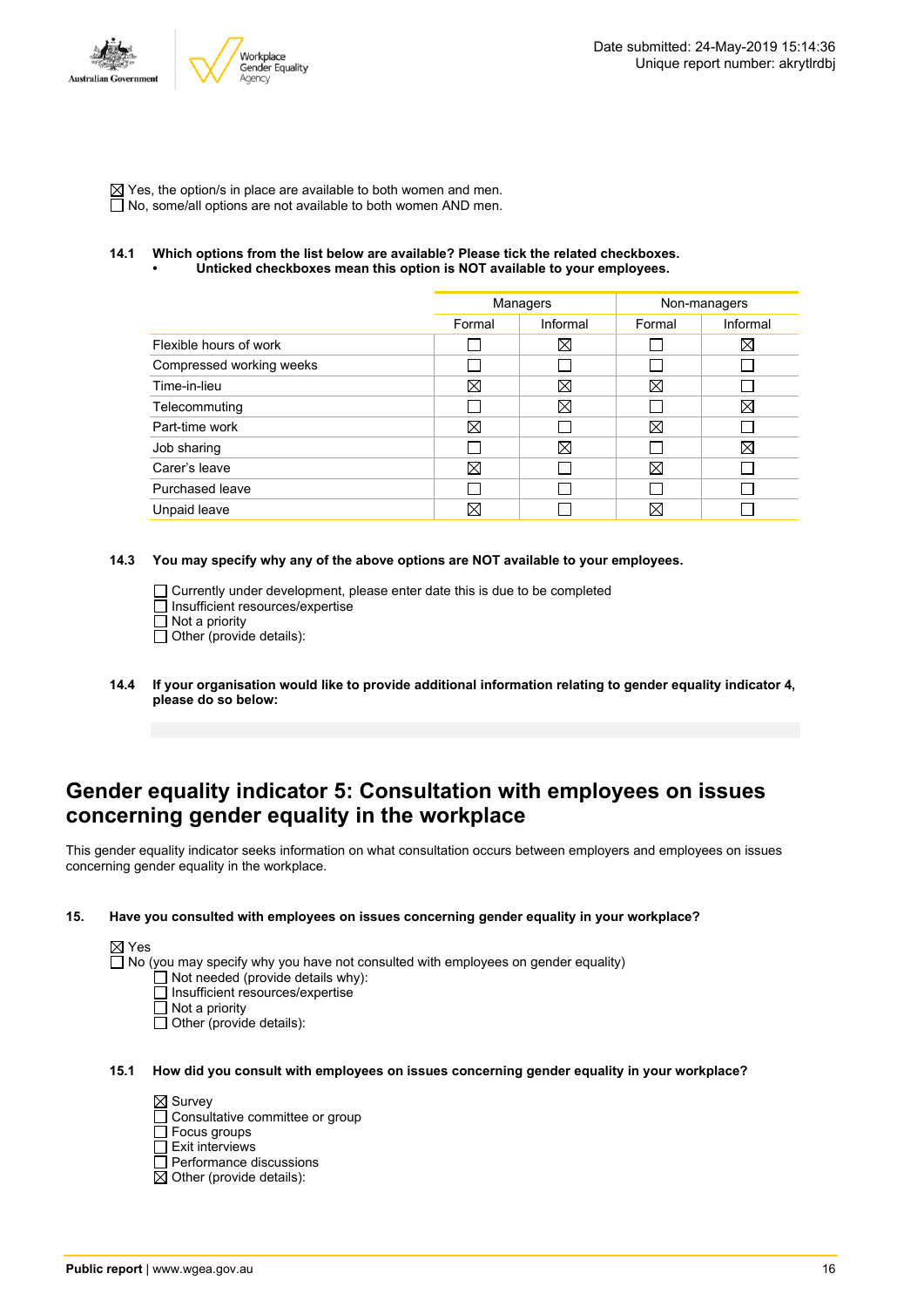

Staff meetings and professional development. Annual Review Meetings and meetings with Leadership Team.

| Who did you consult?<br>15.2 |
|------------------------------|
|------------------------------|

 $\boxtimes$  All staff

- Women only
- $\Box$  Men only
- $\Box$  Human resources managers
- Management
- Employee representative group(s)
- $\Box$  Diversity committee or equivalent
- Women and men who have resigned while on parental leave
- $\Box$  Other (provide details):
- **15.3 If your organisation would like to provide additional information relating to gender equality indicator 5, please do so below.**

### **Gender equality indicator 6: Sex-based harassment and discrimination**

The prevention of sex-based harassment and discrimination (SBH) has been identified as important in improving workplace participation. Set by the Minister, this gender equality indicator seeks information on the existence of a SBH policy and/or strategy and whether training of managers on SBH is in place.

#### **16. Do you have a formal policy and/or formal strategy on sex-based harassment and discrimination prevention?**

- $\boxtimes$  Yes (select all applicable answers)
	- $\boxtimes$  Policy

 $\boxtimes$  Strategy

 $\Box$  No (you may specify why no formal policy or formal strategy is in place)

- Currently under development, please enter date this is due to be completed
- Insufficient resources/expertise
- Included in award/industrial or workplace agreement
- $\overline{\Box}$  Not a priority
- $\Box$  Other (provide details):

#### **16.1 Do you include a grievance process in any sex-based harassment and discrimination prevention formal policy and/or formal strategy?**

 $\boxtimes$  Yes

- $\Box$  No (you may specify why a grievance process is not included)
	- $\Box$  Currently under development, please enter date this is due to be completed
	- □ Insufficient resources/expertise
	- Not a priority
	- $\overline{\Box}$  Other (provide details):

#### **17. Do you provide training for all managers on sex-based harassment and discrimination prevention?**

 $\boxtimes$  Yes - please indicate how often this training is provided:

- $\overrightarrow{\mathsf{\Omega}}$  At induction
- □ At least annually
- $\overline{\boxtimes}$  Every one-to-two vears
- $\overline{\Box}$  Every three years or more
- $\Box$  Varies across business units
- $\Box$  Other (provide details):
- $\Box$  No (you may specify why this training is not provided)
	- $\Box$  Currently under development, please enter date this is due to be completed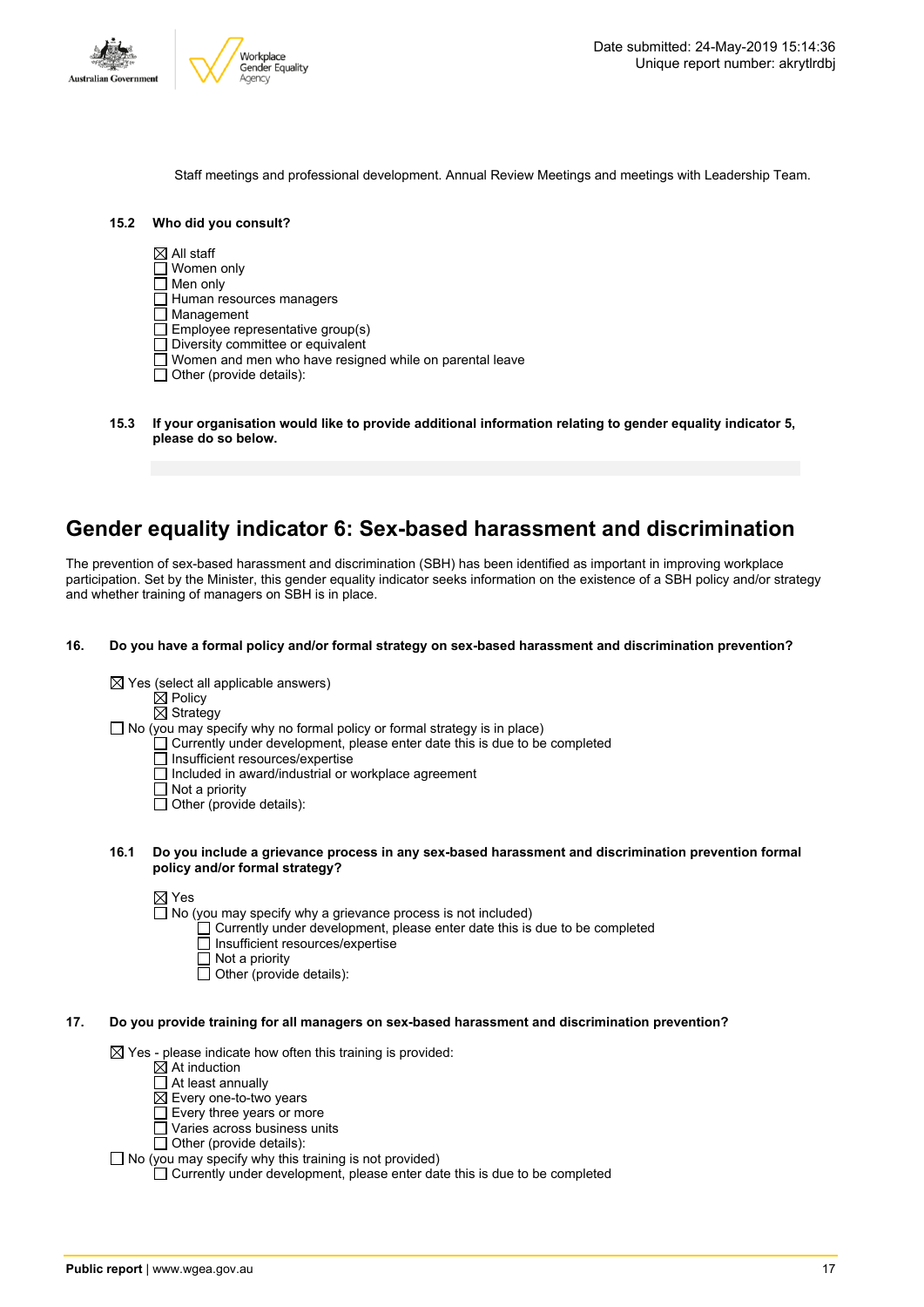

Insufficient resources/expertise Not a priority Other (provide details):

**17.1 If your organisation would like to provide additional information relating to gender equality indicator 6, please do so below:**

## **Other**

18. If your organisation has introduced any outstanding initiatives that have resulted in improved gender equality in **your workplace, please tell us about them.**

(As with all questions in this questionnaire, information you provide here will appear in your public report.)